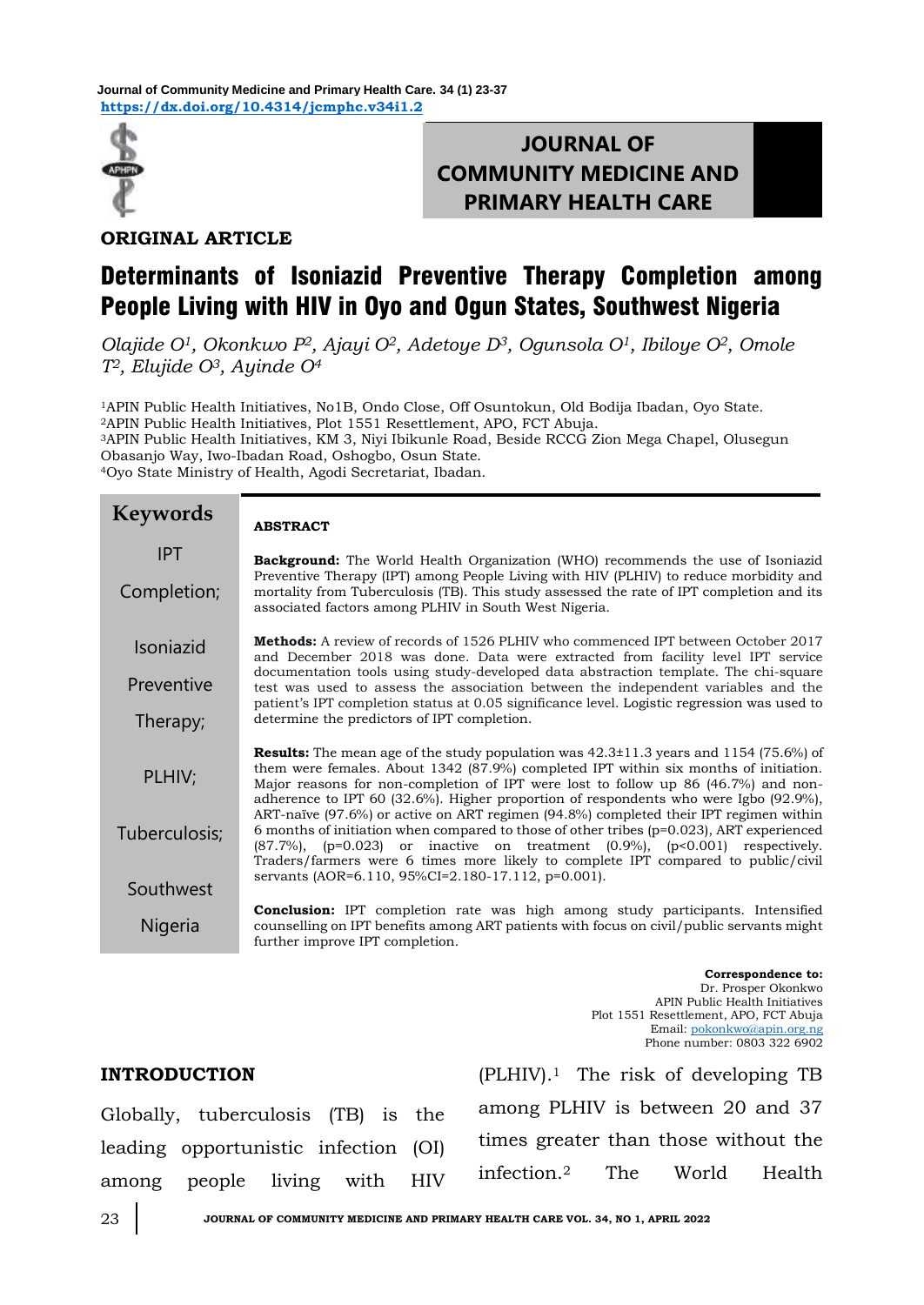Organization (WHO) in response to the dual Human Immunodeficiency Virus (HIV) and TB epidemics recommended various TB/HIV collaborative activeties, which include interventions such as Isoniazid Preventive Therapy (IPT), intensified TB case findings and TB infection control.<sup>3</sup> These interventions aim to reduce morbidity and mortality from TB among PLHIV.<sup>2</sup>

Isoniazid preventive therapy has been known to prevent TB among PLHIV for many years. According to the WHO, PLHIV who screen negative to any of the TB symptoms, namely current cough, fever, weight loss and night sweat are unlikely to have TB and therefore should receive at least 6 months of IPT as part of a comprehensive package of HIV care.2, <sup>3</sup> Several literature have documented the benefits of IPT in preventing TB among PLHIV and this has been proven to be enormous. 4,5,6 A study conducted in the Northwest Ethiopia showed that provision of IPT for 6 months was significantly associated with reduction in the incidence of TB with individuals who were never on IPT to be 20 times more likely to develop TB compared with individuals who had IPT in the course of their ART<sup>7</sup> while among pediatric age

group, a meta-analysis has also shown that IPT for 6 months will reduce incidence of TB by about 60%<sup>8</sup> which could be higher if IPT uptake among PLHIVs is complemented with TB infection prevention and control.<sup>10</sup>

Despite its known benefit and efficacy, IPT uptake has remained low in most high burden TB countries.<sup>9</sup> In 2016, out of 2.2 million PLHIVs newly enrolled on treatment, only about 940,000 were initiated on IPT globally.<sup>11</sup> Even though this figure is an improvement on the figures reported in previous years, IPT coverage is still less than 45% of PLHIV enrolled in care globally.<sup>11</sup> According to the 2017 global tuberculosis report, IPT coverage rate among newly enrolled PLHIV ranged from 2.4% to 73% among the 12 high TB burden countries that reported IPT data in 2016.  $11$  In the same report, Nigeria newly enrolled about 216,000 PLHIV in care in 2016 out of which approximately 62,000 were initiated on IPT giving a coverage rate of about 29%.<sup>11</sup> Coupled with the challenge of poor uptake is the low completion rate among the few PLHIV that were initiated on IPT. Documented evidence from the literatures shows an IPT completion rate of between 40-46%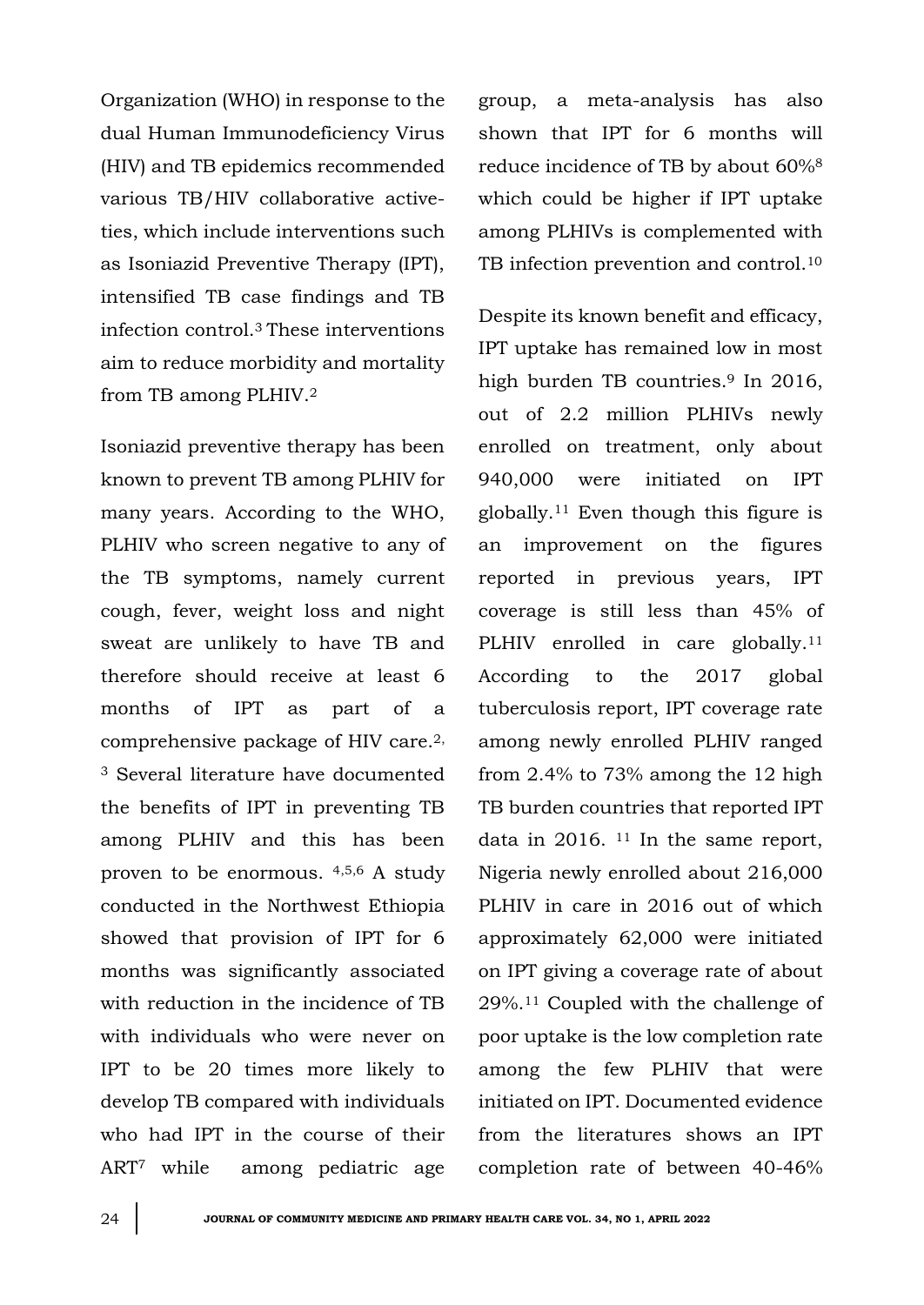among PLHIV, 9,12 which is grossly inadequate and could lead to the development of resistance to Isoniazid (INH) among PLHIV.<sup>13</sup>

Evidence from the TEMPRANO study, revealed that IPT and early ART initiation independently reduced the risk of developing serious HIV complications, most especially tuberculosis, and that receiving both early ART and IPT provided the best protection from HIV-related diseases. <sup>14</sup> Findings from the post-trial phase of the TEMPRANO study showed that 6-month of IPT administered early in the course of HIV infection provides a durable survival benefit of about 40% reduction in mortality risk that was independent of the antiretroviral treatment during the period of follow $up.<sup>14</sup>$ 

Studies on IPT implementation in Nigeria is still limited compared to some African countries where many processes of IPT implementation for PLHIVs have been explored.15,16,17 In 2018, a study conducted in a secondary health facility in Ogun State looked into the use of Quality Improvement (QI) approach to improve uptake and completion of IPT; the study outcomes demonstrated tremendous improvement in IPT initiation and completion over a period of six-month among PLHIVs who received care and treatment services in the facility.<sup>18</sup> This study however, found out that stock out of Isoniazid in the country at that time was a major barrier to the QI project performance while the concept of QI to improve IPT uptake and completion may be difficult in many facilities where there were no adequate human and financial resources. 18,19 Furthermore, a study conducted in Oyo State explored challenges confronting IPT implementation for PLHIVs in a tertiary facility without exploring factors associated with IPT completion.<sup>19</sup> Another study carried out in north-western Nigeria employed the concept of pharmacist-led patient education at service delivery points which revealed a significant improvement in IPT treatment adherence and treatment completion rates.<sup>20</sup> Though the study suggested that health care system and hospitals have opportunities to expand the role of pharmacists to improve the care of PLHIV with latent TB infection but it failed to also explore factors that are likely to determine IPT completion among PLHIVs.20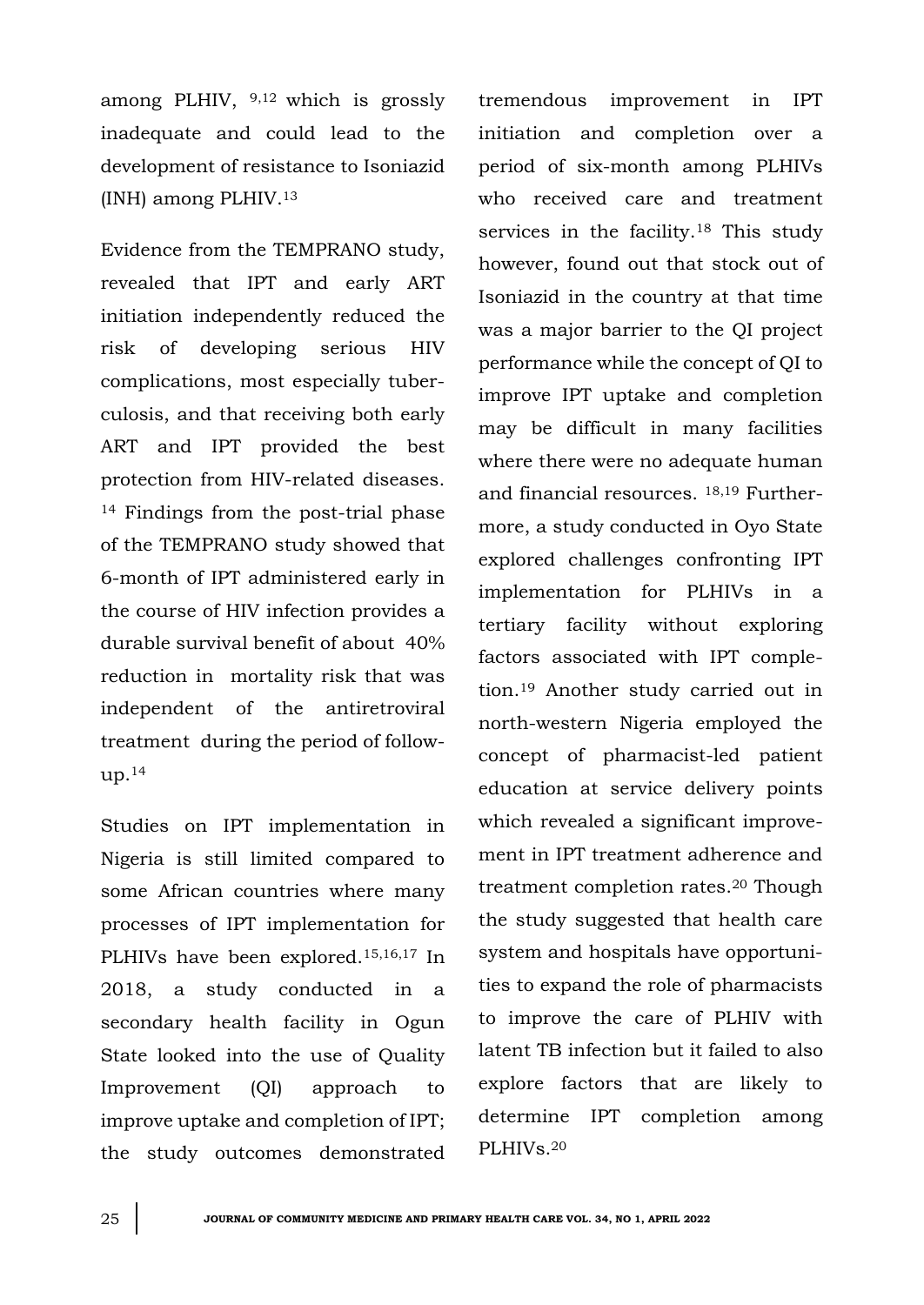This study therefore, aimed to assess rate of IPT completion among PLHIVs and explore factors that determine IPT completion among PLHIV in a development partner supported comprehensive ART sites in South West Nigeria. Findings from this study will help in the design of quality improvement initiatives to bridge identified gaps in HIV program to optimize IPT completion among PLHIVs. In addition, this study will inform evidence-based health policy on TB-HIV control and the design and implementation of context-specific interventions that will improve access and utilization of IPT among PLHIV in the national HIV program. Furthermore, it will inform evidencebased policy on TB control among PLHIV in the country and similar settings in sub-Saharan Africa.

### **METHODOLOGY**

This was a cross-sectional study design that involved a review of service delivery records of PLHIVs on antiretroviral therapy who were commenced on 6 months Isoniazid Preventive Therapy (IPT) in eight selected sites in Oyo (4 sites) and Ogun (4 sites) states between October 2017 and December 2018. Oyo and

Ogun states are among the six Southwestern states carved out of the old Western region of Nigeria. While Oyo state had an estimated population of 7,840,864 as at 2016, with annual growth rate of 3.5%, Ogun State population was estimated to be 5,217,716 as at 2016 with annual growth rate of 3.5%.<sup>21</sup> The vast majority of residents in both states are Yoruba, with Yoruba language being the dominant language. Oyo and Ogun states had a total of 14,500 and 12,600 PLHIVs active on antiretroviral treatment as at 1st October 2017 respectively. HIV prevalence in the states were 0.9 % and 1.4% for Oyo and Ogun states, respectively.<sup>22</sup> HIV program in both states are being supported by the U.S. President's Emergency Plan for AIDS Relief (PEPFAR), with APIN Public Health Initiatives acting as the implementing partner in the states. Oyo State has 11 comprehensive ART sites comprising of 6 secondary health facilities, 2 tertiary health facilities, 3 mission hospitals while Ogun State has 13 comprehensive ART sites; 7 secondary health facilities, 2 tertiary health facilities, 2 mission hospitals and 2 Primary Health care centers. Comprehensive ART sites are health facilities providing full complement of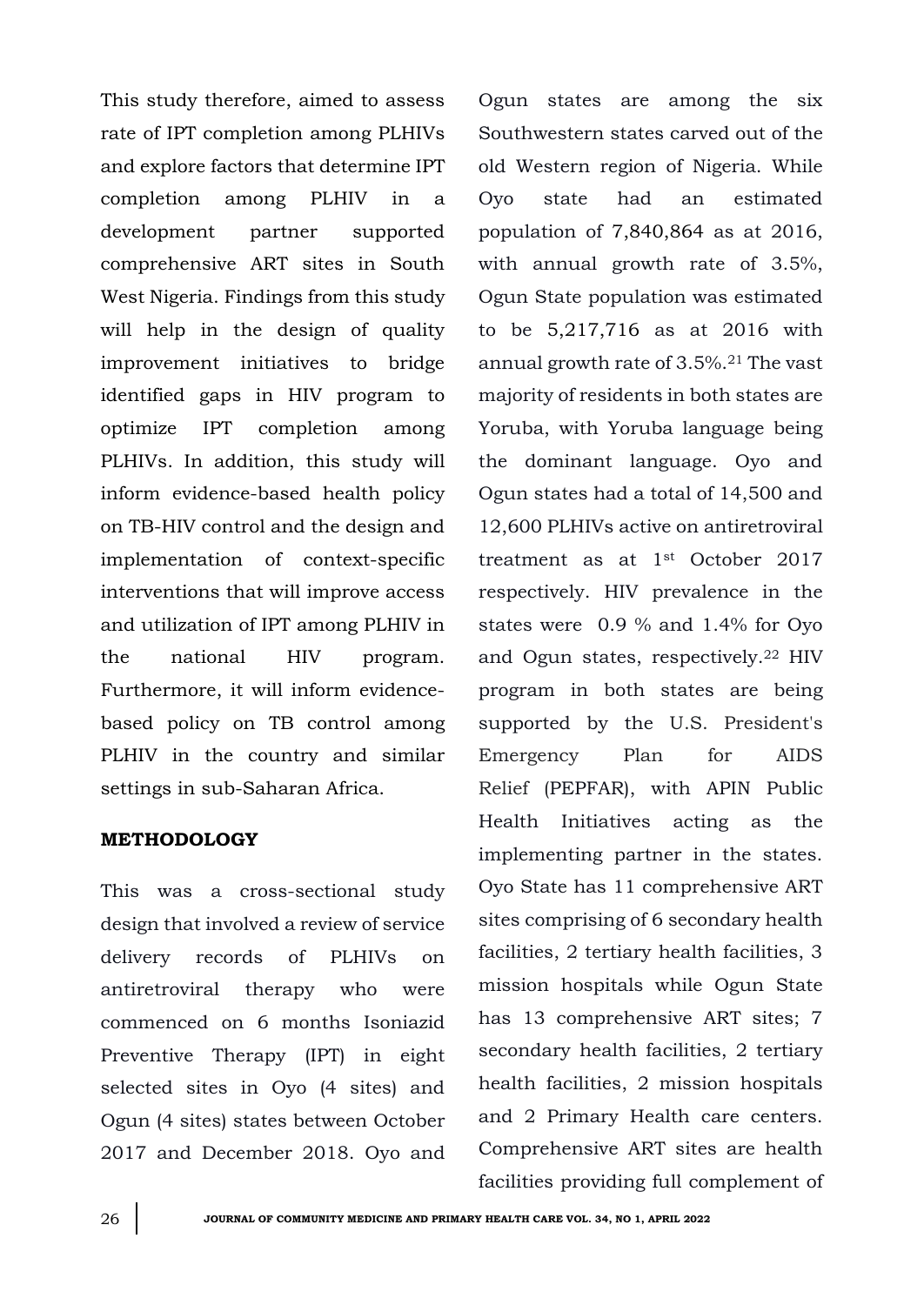ART services including adult and paediatric ART, and Prevention of Mother to Child Transmission of HIV (PMTCT) services.

The first four high-volume comprehensive ART sites were selected from each state for the study. These health facilities constituted approximately 80% of PLHIVs accessing comprehensive ART services from each state. The study population were PLHIV on antiretroviral therapy who were commenced on IPT between October 2017 and December 2018. PLHIV who had no documentation of IPT initiation as written in the IPT register were excluded from the study. A total of one thousand, five hundred and twenty-six (1526) records of PLHIV who commenced INH between October 2017 and December 2018 were reviewed 6 months after initiation for IPT completion. IPT completion was defined as the number of PLHIVs on care and treatment that were eligible and placed on IPT with documented evidence of successful completion of the WHO recommended 6-months course of 300mg daily dose of Isoniazid (INH) for adults and 10mg/kg for the pediatric age group.<sup>23</sup>

Based on standard of care for tuberculosis (TB) prevention in HIV positive population and as also recommended in the Nigeria National Guideline for HIV prevention, treatment and care, all PLHIVs on antiretroviral therapy are screened for TB at every clinic visit using a foursymptom-based algorithm at every clinic visit; history of fever, cough, weight loss, and night sweats, with a score of "1" assigned to each symptom.<sup>24</sup> PLHIV with score of "0" (i.e., with no symptoms) are termed non-presumptive for TB and are commenced on 300mg daily or 10mg/ kg (pediatric) of INH prophylaxis for a period of 6 months, every 2 years. Presumptive patients, that is with score of 1 to 4, are referred for TB diagnostic test and commenced on anti-tuberculous treatment if confirmed TB positive while those that were negative commenced 6-months INH prophylaxis.

The study participants' data were extracted from the electronic medical records (EMR) of selected facilities and the patients care cards/case folders using study designed excel-based data abstraction tool that elicited information on study outcome "patient's INH completion status" and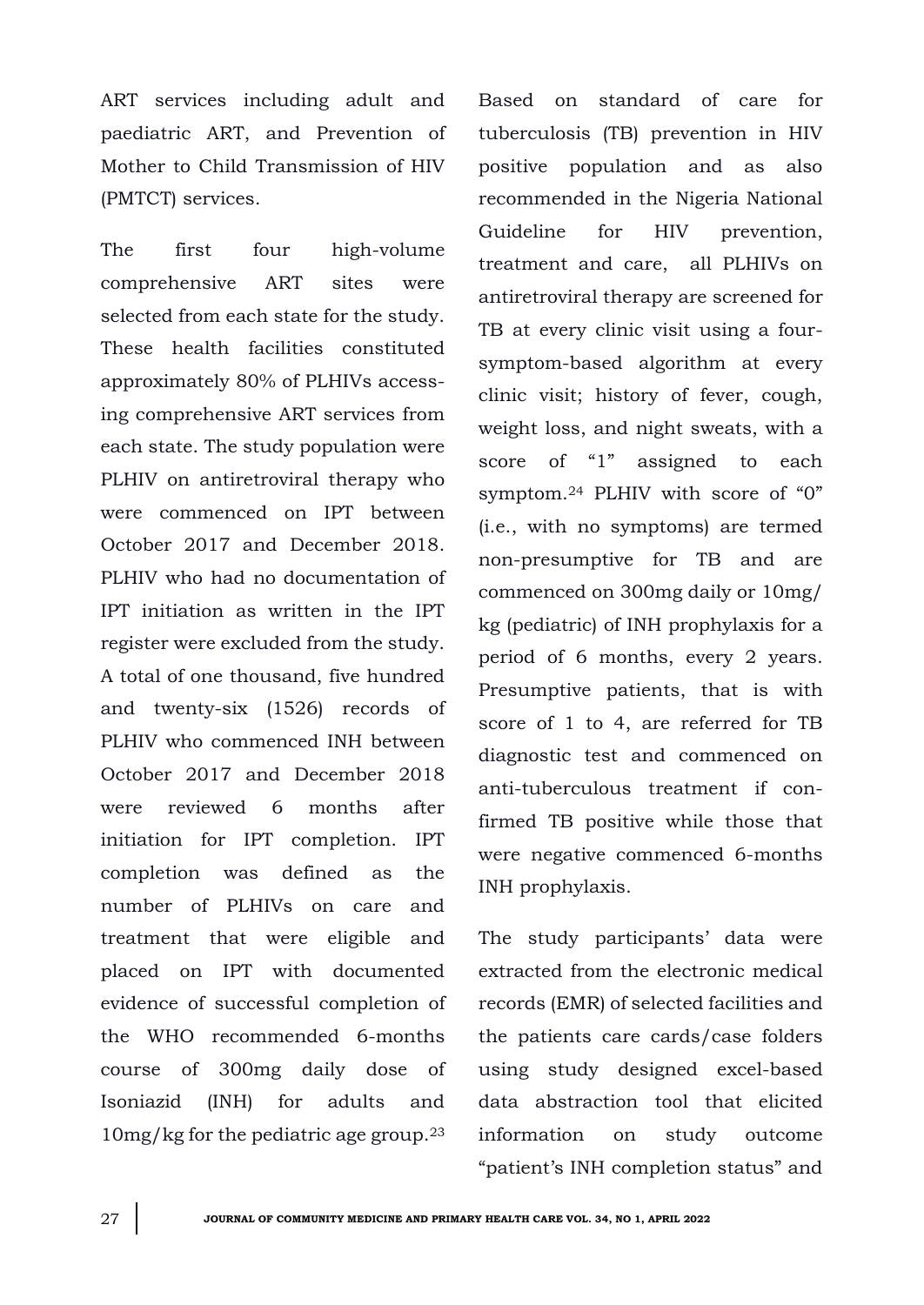covariates such as patients' sociodemographic characteristics such as sex, age, functional status, marital status, ethnicity, occupation; and patients' ART care history. The outcome of interest (patient's INH completion status) was defined as patients who started IPT within the review period and completed it within stipulated 6 months after initiation as stated in the 2016 Nigeria National Guideline for HIV Treatment and Prevention. 24

Data were collected by trained data clerk working in the facility under the supervision of the facility ART clinician. Data collected were entered, cleaned, and analyzed using SPSS IBM version 21. Data were summarized using summary statistics such as means, standard deviation and median for continuous variables, and using frequency and proportion for categorical variables. Association between outcome variable and exploratory variables were measured using independent chi-square statistical test at a p value < 0.05 significance level. Furthermore, logistic regression was done to ascertain predictors of IPT completion.

Ethical approval for the study was sought and obtained from the Oyo State Ministry of Health Ethical Review Committee through the office of the State AIDS & STI Program Coordinator (SAPC) with reference number AD 13/479 4277A. The study involved analysis of secondary data and there was no contact with human subjects.

### **RESULTS**

Table 1 shows the background characteristics of 1526 PLHIVs that were commenced on INH between October 2017 and December 2018 whose records were reviewed across eight selected sites in Oyo and Ogun states. The respondents mean age was  $42.3 \pm 11.3$  years. A larger percentage of the respondents were female 1154 (75.6%) and of Yoruba ethnicity 1404 (92.0%). The majority were old ART experienced patients previously on care 1485 (97.3%) and active on ART drugs 1415 (92.7%). The majority of the respondents, 1342 (87.9%) completed Isoniazid preventive therapy (IPT) within six months of initiation while 184 (12.1%) did not complete the therapy. Of the 184 that did not complete the INH therapy, 86 (46.7%) had treatment interruption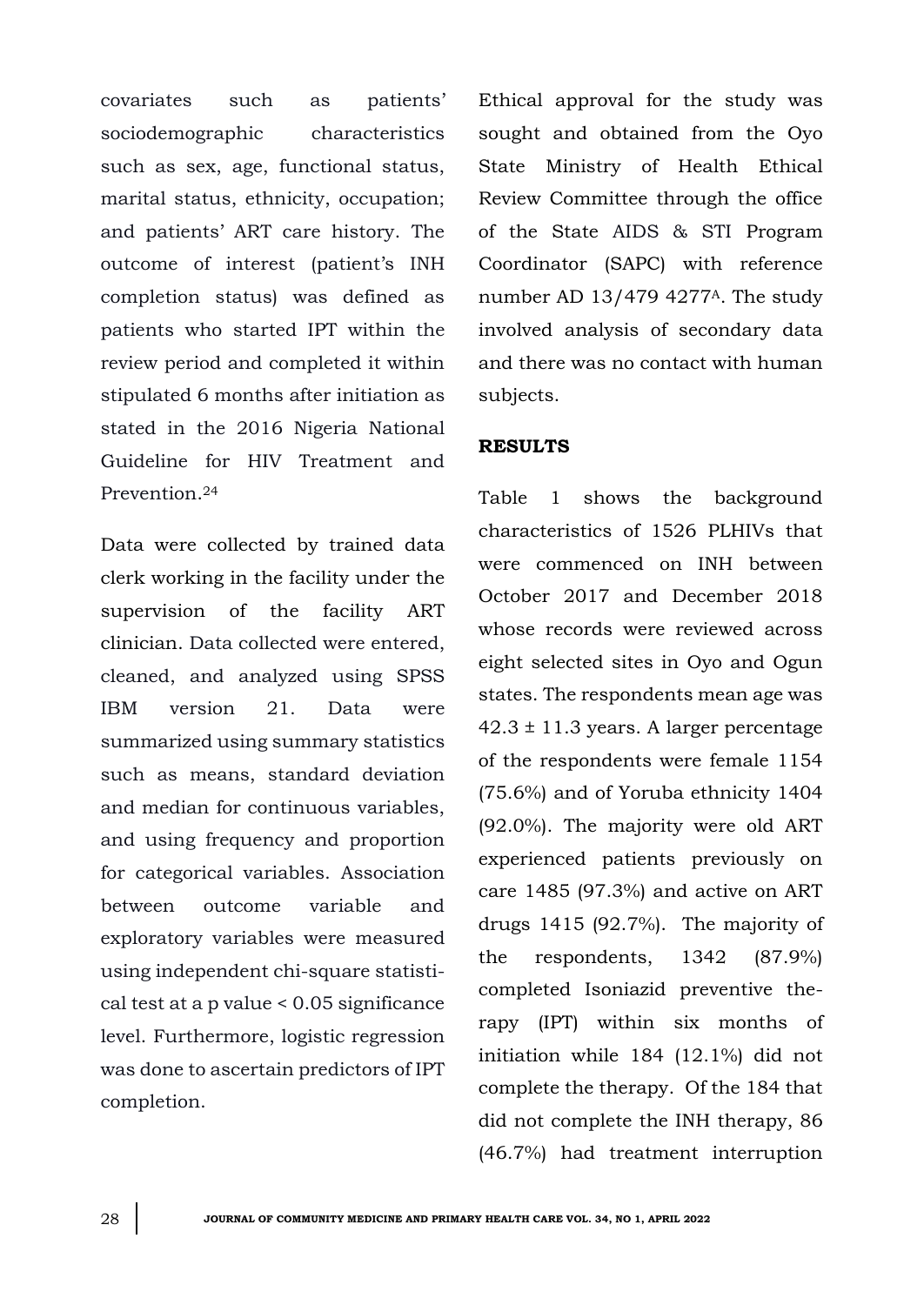(IIT) and 60  $(32.6\%)$  were due to nonadherence to IPT despite being active on ART. (Table 2)

Higher proportion of respondents who were Igbo (92.9%), ART-naïve (97.6%) or active on ART regimen (94.8%) as at the time of assessment, completed their IPT regimen within 6 months of initiation when compared to their colleagues that were of other tribes (p = 0.023), ART experienced (87.7%) (p = 0.023) or inactive on treatment

 $(0.9\%)$ ,  $(p < 0.001)$  respectively. (Table 3) Logistic regression showed that traders/farmers were 6 times more likely to complete IPT compared to patients that were public/civil servants (OR =  $6.110$ , 95% Cl =  $2.182$ )  $-17.112$ ,  $p = 0.001$ ). Artisans and unemployed/Student also had a higher likelihood of completing IPT compared to Public/Civil servants although this was not statistically. (Table 4)

| Table 1: Background characteristics of the respondents |
|--------------------------------------------------------|
|--------------------------------------------------------|

| <b>Variables</b>            | Frequency (n=1526) | Percent |
|-----------------------------|--------------------|---------|
| Age group (years)           |                    |         |
| $0 - 9$                     | 10                 | 0.7     |
| $10-19$                     | 23                 | 1.5     |
| 20-29                       | 107                | 7.0     |
| 30-39                       | 512                | 33.6    |
| 40-49                       | 518                | 33.9    |
| $\geq 50$                   | 356                | 23.3    |
| <b>Sex</b>                  |                    |         |
| Female                      | 1154               | 75.6    |
| Male                        | 372                | 24.4    |
| Ethnicity                   |                    |         |
| Yoruba                      | 1404               | 92.0    |
| Igbo                        | 84                 | 5.5     |
| Hausa                       | 9                  | 0.6     |
| *Others                     | 29                 | 1.9     |
| **Occupation (n=1152)       |                    |         |
| Public/Civil servant        | 711                | 61.7    |
| Trading/Farming             | 364                | 31.6    |
| Artisan                     | 40                 | 3.5     |
| Unemployed/Housewife        | 37                 | 3.2     |
| <b>ART Experience</b>       |                    |         |
| Previously on care          | 1485               | 97.3    |
| <b>ART Naïve</b>            | 41                 | 2.7     |
| <b>ART Retention Status</b> |                    |         |
| Active                      | 1415               | 92.7    |
| Loss to follow up           | 88                 | 5.8     |
| <b>Transferred Out</b>      | 11                 | 0.7     |
| Dead                        | 12                 | 0.8     |

*\*Others include Tiv, Fulani.* 

\*\* *Patients occupation missing in some records*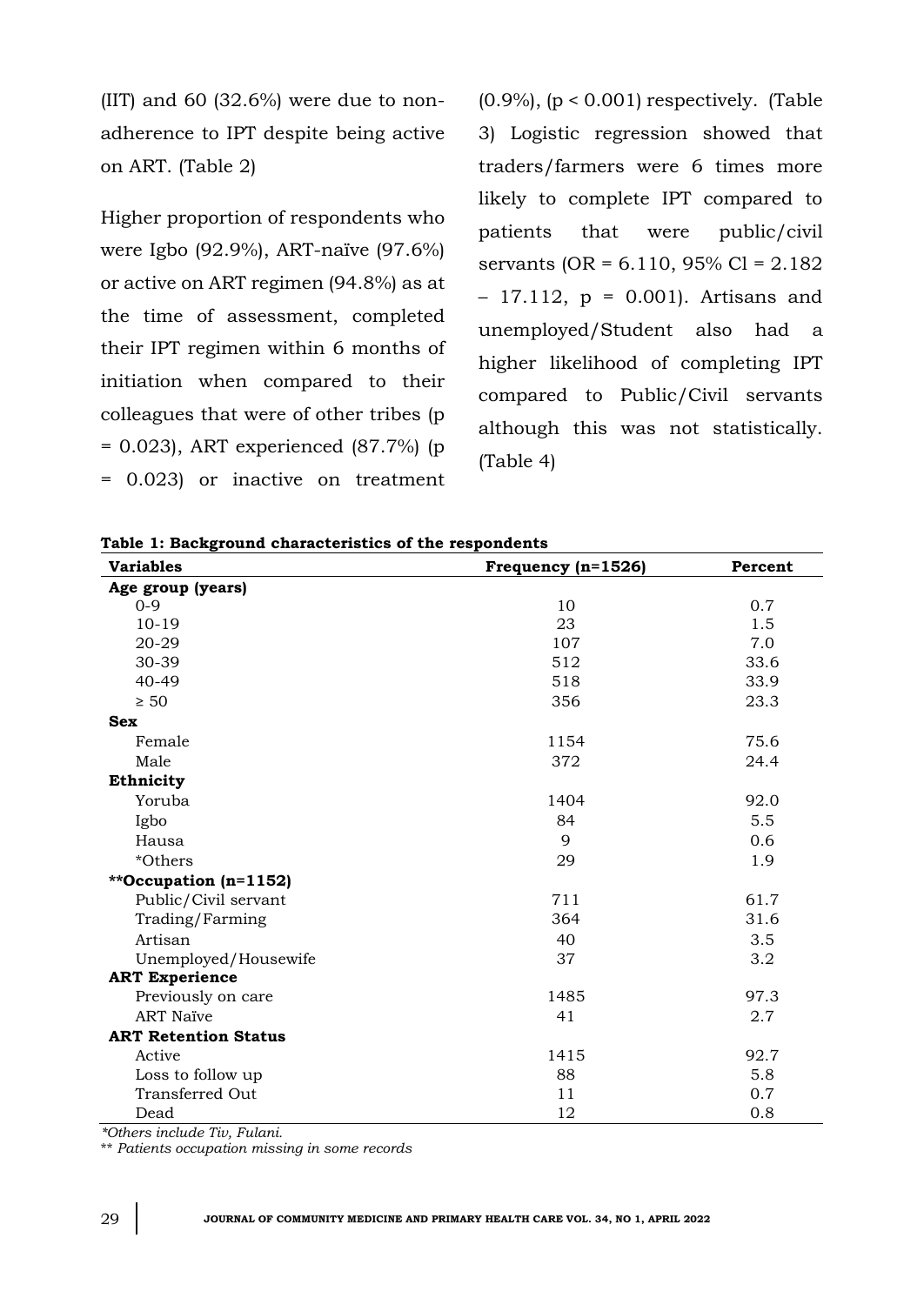| <b>Variables</b>                     | Frequency | Percent |
|--------------------------------------|-----------|---------|
| Completed IPT $(n=1526)$             |           |         |
| Yes                                  | 1342      | 87.9    |
| No.                                  | 184       | 12.1    |
| Reasons for non-completion $(n=184)$ |           |         |
| Loss to follow up                    | 86        | 46.7    |
| Non-Adherence                        | 60        | 32.6    |
| Dead                                 | 13        | 7.1     |
| Transferred Out                      | 11        | 6.0     |
| *Others                              | 14        | 7.6     |

## **Table 2: IPT Completion rate and reasons for non-completion**

*\*Others – Adverse effect, drug misplacement, stopped (due to acute illness)*

|                                |                          | <b>IPT Completed</b>       |              |                               |
|--------------------------------|--------------------------|----------------------------|--------------|-------------------------------|
| <b>Variables</b>               | <b>No</b><br>$(n = 184)$ | <b>Yes</b><br>$(n = 1342)$ | <b>Total</b> | <b>Statistical</b><br>Indices |
|                                | n(%)                     | $n$ (%)                    |              |                               |
| Age group (years)              |                          |                            |              |                               |
| $0 - 9$                        | 2(20.0)                  | 8(80.0)                    | 10           |                               |
| $10-19$                        | 6(26.1)                  | 17 (73.9)                  | 23           |                               |
| 20-29                          | 17(15.9)                 | 90 (84.1)                  | 107          | $x^2 = 7.796$ ,<br>$df = 5$ , |
| 30-39                          | 59 (11.5)                | 453 (88.5)                 | 512          | $p = 0.168$                   |
| 40-49                          | 64 (12.4)                | 454 (87.6)                 | 518          |                               |
| $\geq 50$                      | 36(10.1)                 | 320 (89.9)                 | 356          |                               |
| <b>Sex</b>                     |                          |                            |              |                               |
| Male                           | 51 (13.7)                | 321 (86.3)                 | 372          | $x^2 = 1.266$ ,               |
| Female                         | 133 (11.5)               | 1021 (88.5)                | 1154         | $df = 1$ ,<br>$p = 0.261$     |
| Ethnicity                      |                          |                            |              |                               |
| Yoruba                         | 168 (12.0)               | 1236 (88.0)                | 1404         |                               |
| Igbo                           | 6(7.1)                   | 78 (92.9)                  | 84           | $LR = 9.514,$                 |
| Hausa                          | 1(11.1)                  | 8 (88.9)                   | 9            | $df = 3$ ,<br>$p = 0.023$     |
| Others                         | 9(31.0)                  | 20(69.0)                   | 29           |                               |
| Occupation ( $n = 139, 1013$ ) |                          |                            |              |                               |
| Public/Civil servant           | 94 (13.2)                | 617 (86.8)                 | 711          |                               |
| Artisan                        | 1(2.5)                   | 39 (97.5)                  | 40           | $LR = 8.507$ ,                |
| Trading/Farming                | 37 (10.2)                | 327 (89.8)                 | 364          | $df = 3$ ,<br>$p = 0.037$     |
| Unemployed/Student             | 7(18.9)                  | 30(81.1)                   | 16           |                               |
| <b>ART Experience</b>          |                          |                            |              |                               |
| Previously on care             | 183 (12.3)               | 1302 (87.7)                | 1485         | $LR = 5.206$ ,                |
| ART naïve                      | 1(2.4)                   | 40 (97.6)                  | 41           | $df = 1$ ,<br>$p = 0.023$     |
| <b>Active on Treatment</b>     |                          |                            |              |                               |
| Yes                            | 74 (5.2)                 | 1341 (94.8)                | 1415         | $x^2 = 855.287$ ,             |
| No                             | 110 (99.1)               | 1(0.9)                     | 111          | $df = 1$ ,<br>p < 0.001       |

#### **Table 3: Association between respondents' background characteristics and IPT completion**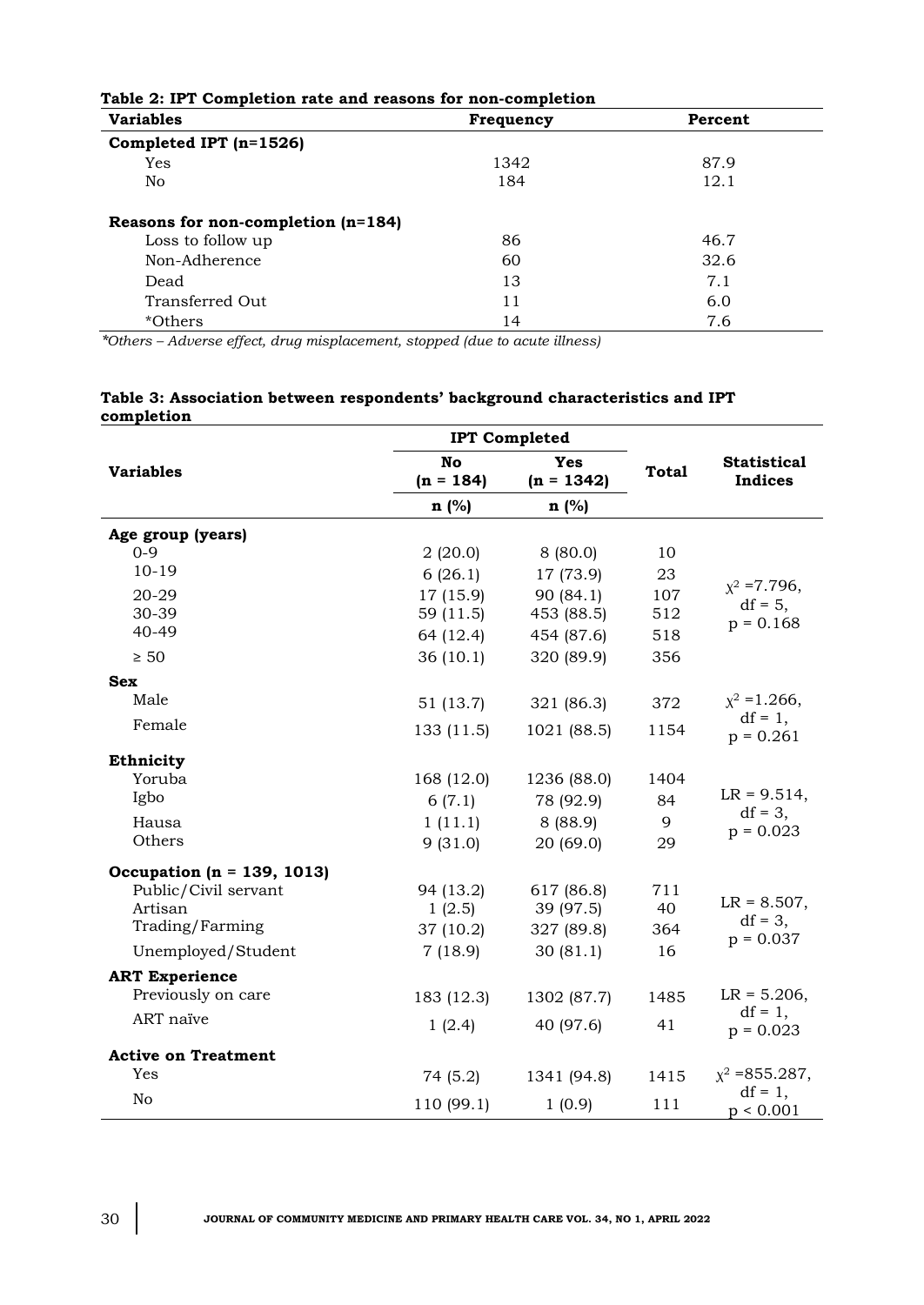| <b>Variables</b>           | <b>Adjusted OR</b> | 95% C.I. |        | p-value |
|----------------------------|--------------------|----------|--------|---------|
|                            |                    | Lower    | Upper  |         |
| Ethnicity                  |                    |          |        |         |
| Yoruba <sup>*</sup>        | 1                  |          |        | 0.905   |
| Igbo                       | 0.694              | 0.264    | 1.820  | 0.457   |
| Hausa                      | $\Omega$           | 0.000    |        | 0.997   |
| Others                     | $\Omega$           | 0.000    |        | 0.995   |
| Occupation                 |                    |          |        |         |
| Public Servant *           |                    |          |        | 0.005   |
| Artisan                    | 2.978              | 0.400    | 22.178 | 0.287   |
| Trading/Farming            | 6.110              | 2.182    | 17.112 | 0.001   |
| Unemployed/Student         | 1.106              | 0.273    | 4.479  | 0.887   |
| <b>ART Experience</b>      |                    |          |        |         |
| ART Naïve *                | 1                  |          |        |         |
| Previously on Care         | 0.000              | 0.000    |        | 0.996   |
| <b>Active on Treatment</b> |                    |          |        |         |
| $No*$                      | 1                  |          |        |         |
| Yes                        | $\Omega$           | 0.000    |        | 0.994   |

#### **Table 4: Predictors of IPT completion rate**

*\*Reference group*

### **DISCUSSION**

This study assessed rate of IPT completion and factors that determine IPT completion among PLHIV in some selected APIN/PEPFAR supported comprehensive ART sites in Oyo and Ogun States, Southwest Nigeria. It is of note that 87.9% of respondents completed IPT within the stipulated six-month duration as recommended in the 2016 Nigeria National HIV guidelines for treatment and prevention.<sup>24</sup> IPT completion was higher in this study which was far above a similar study conducted in Tanzania where IPT completion was 58% which could be as a result of the National HIV test and treat program which culminated in deliberate demand creation for INH prophylaxis

in the study locations.<sup>25</sup> However, a significantly high IPT completion rate among PLHIV on ART is in keeping with findings obtained in studies from Kenya,17 Tanzania,<sup>25</sup> Ethiopia 27, 30 and Brazil.<sup>26</sup> The high IPT completion rate in the study would surely reduce incidence of TB among PLHIVs and its associated morbidity and mortality while likelihood of PLHIVs developing INH resistance which is associated with poor IPT completion would as well reduce.

Furthermore, this study found many reasons responsible for failure to complete six-month INH prophylaxis which included development of treatment interruption (IIT), Nonadherence to INH prophylaxis, death, transfer out among others. Of all these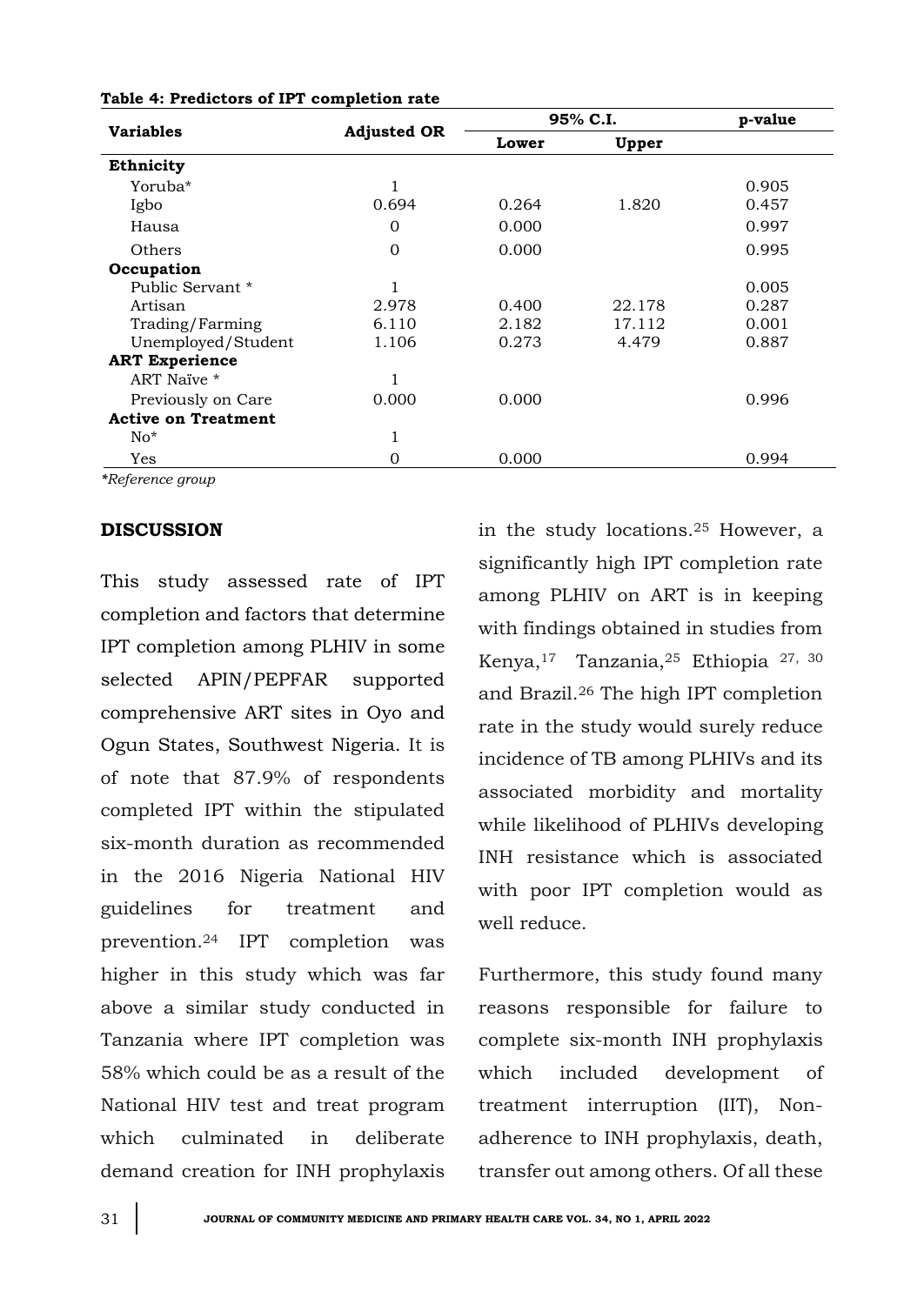reasons for non-completion of INH, high lost to follow up and nonadherence constituted almost 80% of obstacles for IPT prophylaxis. Many studies allude to our findings of poor adherence to be among major barriers to INH prophylaxis completion $12,27$  but our study did not consider WHO HIV clinical stage, CD4 count and being on ART as variables of interest for poor INH prophylaxis completion during the study.9,12,27

This study also explored the association between IPT completion and patients' background characteristics such as age of the patients, sex, ethnicity, occupation, ART experience and retention on ART. However, ethnicity, occupation and being newly initiated on ART were found to be associated with IPT completion among the study population which is different from a Tanzanian study in which the results indicated that patients who were already linked with ART services have an increased prevalence of IPT completion.<sup>16</sup> In addition, lower prevalence of IPT completion was found among patients age 10-19 years in this study compared with older age groups which may be connected with the fact that most adolescents and young people

depend on parents or care givers for financial support to access health care services. This allude to a study that revealed higher IPT completion among patients age 25-34 year compared to 15-24 years which is in line with a study in Uganda,<sup>15</sup> but contrary to the results found in Malawi <sup>28</sup> and Rwanda. <sup>29</sup>

Furthermore, finding from the multivariate analysis showed that PLHIVs who engaged in trading/ farming jobs were six times more likely to complete IPT within stipulated six months duration compared with public/civil servants. Other potential predictors of IPT completion such as ethnicity, ART regimen exposure and retention on ART before IPT commencement were not statistically significant. This is in keeping with a study conducted in Ethiopia in which subject age, sex, occupation, HIV stigma and discrimination and level of education on TB were not found to predict IPT adherence and completion among PLHIV.<sup>30</sup> The findings are also similar to other studies where adherence to IPT was predicted by patients on ART compared with patients yet to commence ART.28,31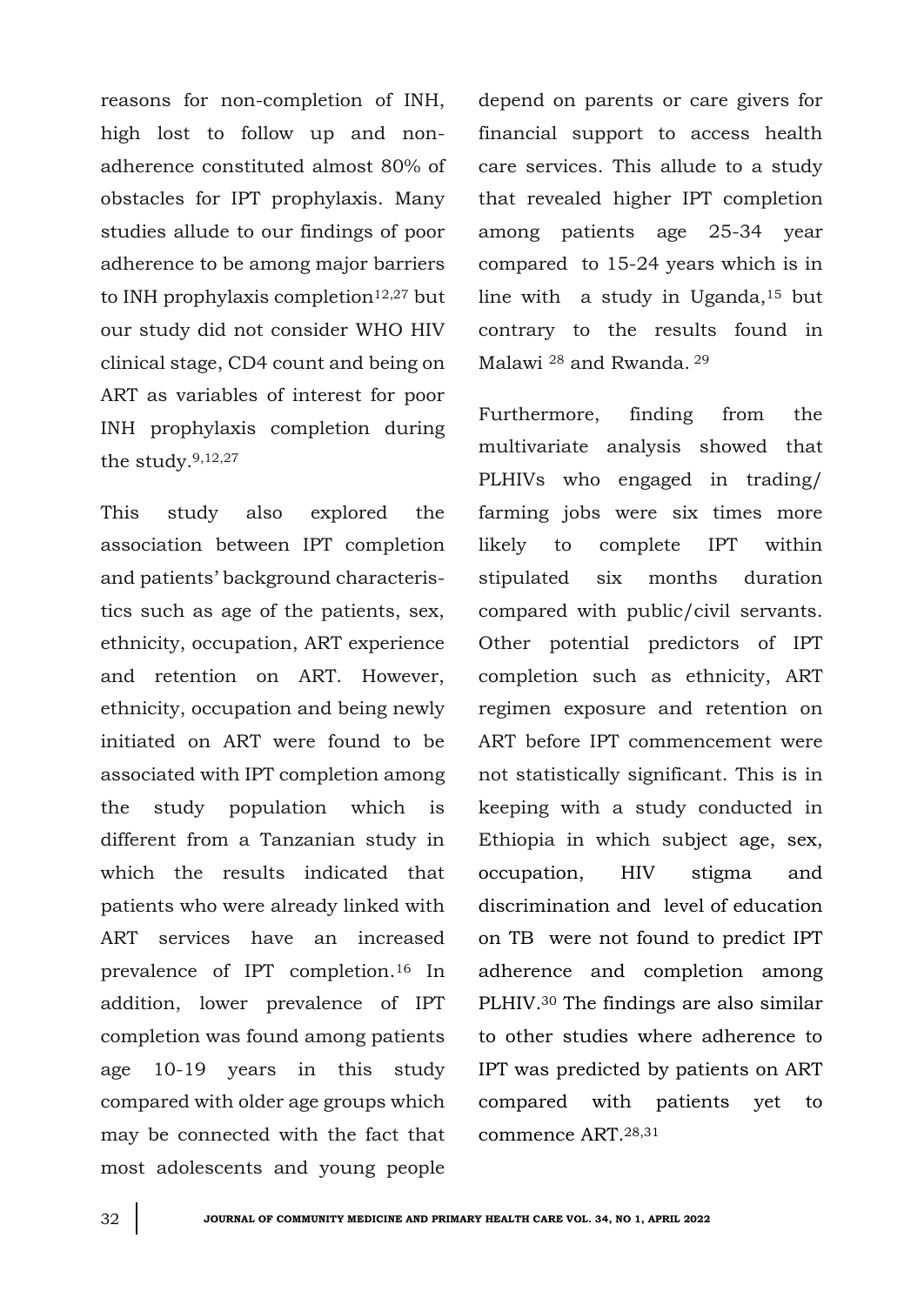This study is not without some limitations. First, the findings of this study may not be generally applicable even in Nigeria as this study was carried out in Southwestern with relatively better-quality health services and good health indices compared to some other geopolitical zones.<sup>32</sup> In addition, the study was conducted in facilities that are supported by implementing partners, which means they have access to financial and technical support from foreign donor agencies. Furthermore, other varia bles such as socioeconomic status, educational status and marital status (and couple's seropositive status) which all influence adherence were not measured in this study. Despite the limitations, this study can be of great use in national policy development and implementation. It shows the importance of proper documentation and, monitoring and evaluation. We recommend further studies both prospective and qualitative studies to explore longterm outcomes and the perspectives / experience of clients on IPT and comprehensive HIV service providers.

**Conclusion:** IPT completion rate was relatively high in the surveyed states which is as a result of the ongoing deliberate program efforts to improve INH prophylaxis for PLHIVs. Patients working in government establishments or other private sectors have a lower likelihood of completing IPT compared to the self-employed patients (Artisans, farmers, etc.). Ethnicity, ART experience, and ART retention were significantly associated with IPT completion while farmers / traders were six times likely to complete INH compared to Public Servants. This study can be of great use in national policy development and implementation on TB prevention among PLHIV. It is very important to maintain increase in IPT completion to ensure PLHIVs are protected against TB disease. There should also be a targeted intervention to be developed to assist patients with lower IPT completion especially adolescents and young people living with HIV.

**Acknowledgement:** The authors wish to acknowledge the support and encouragement from the management of APIN Public Health Initiatives. We recognize the dedication of the Staff of APIN in providing support to healthcare workers for excellent programs service delivery. We are also thankful to the ART clinic staff of our supported facilities in Oyo and Ogun States for their hard work and commitment in ensuring quality services are provided to people living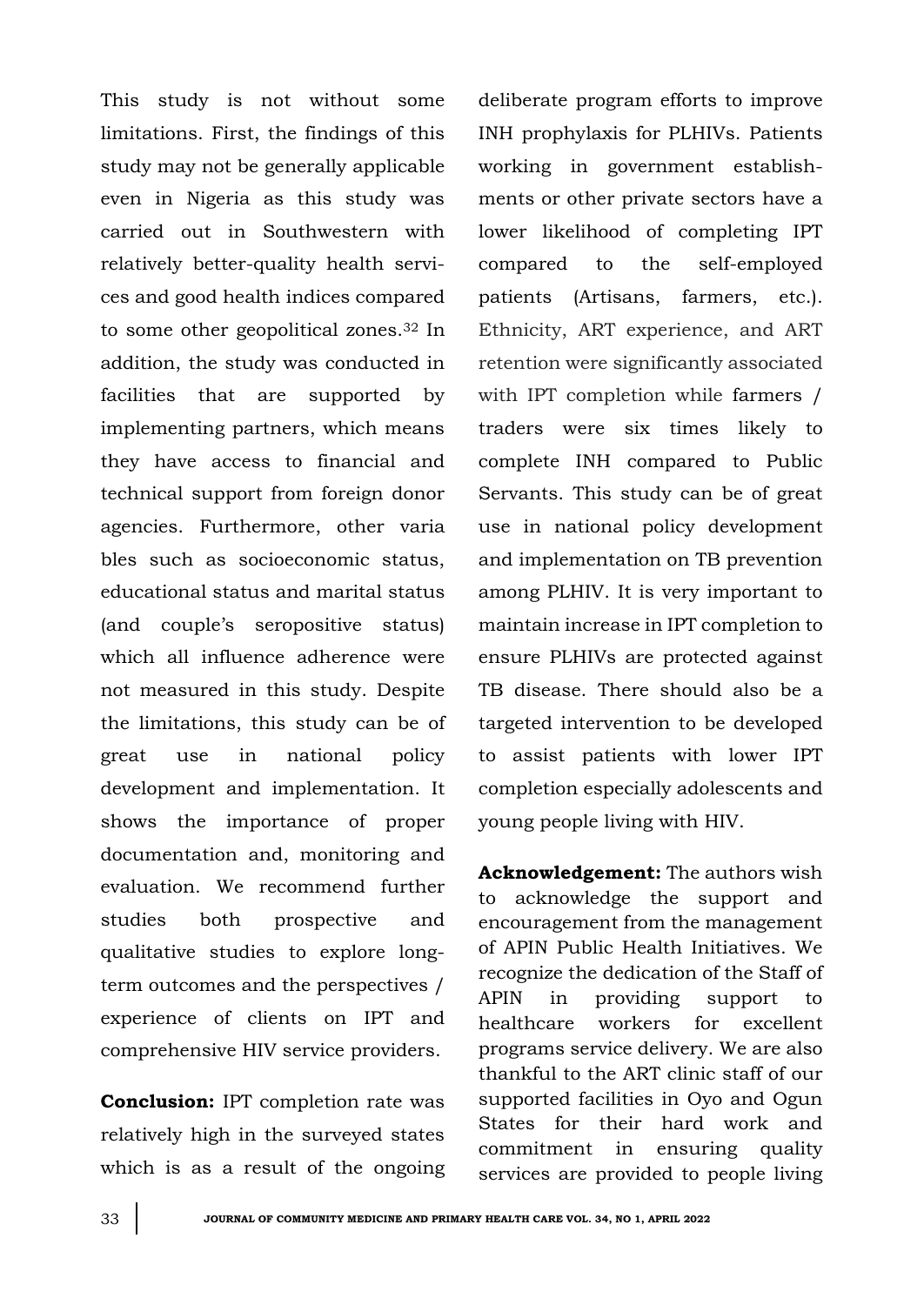with HIV/AIDS in the states. Finally, the authors would like to thank U.S. President's Emergency Plan for AIDS Relief (PEPFAR) and Centre for Disease Control and Prevention (CDC) for graciously funding and support HIV/AIDS care and management in Nigeria.

**Source of funding:** This study was funded through contributions from the authors' savings.

**Conflict of interest:** The authors do not have any conflict of interest to declare.

**Authors' contributions:** Study conceptualization and design was led by the principal investigator OSO. All authors (OSO, PO, OA, DA, OO, OI, TO, OE and OA) participated in the development of abstraction template, literature search and data collection. Data analysis and interpretation of results were done by OA, OSO and PO. All authors were also involved in the review of manuscript and effecting corrections suggested by the reviewers and approved the final draft.

### **REFERENCES**

1. Geleto A, Abate D, Egata G. Intensified tuberculosis case finding, implementation of isoniazid preventive therapy and associated factors among people living with human immunodeficiency virus at public health facilities of harari region, Eastern Ethiopia: A cross-sectional study. Int J Heal Sci. 2017; 11(1): 35-42.

- 2. World Health Organization. Guidelines for Intensified Tuberculosis Case-Finding and Isoniazid Preventive Therapy for People Living with HIV in Resource-Constrained Settings.; 2011. [Accessed August 27, 2021]. [http://apps.who.int/iris/bitstream](http://apps.who.int/iris/bitstream/handle/10665/44472/9789241500708_eng.pdf;jsessionid=051B35C994562C3E740B953B1D715D5A?sequence=1) [/handle/10665/44472/97892415](http://apps.who.int/iris/bitstream/handle/10665/44472/9789241500708_eng.pdf;jsessionid=051B35C994562C3E740B953B1D715D5A?sequence=1) [00708\\_eng.pdf;jsessionid=051B35](http://apps.who.int/iris/bitstream/handle/10665/44472/9789241500708_eng.pdf;jsessionid=051B35C994562C3E740B953B1D715D5A?sequence=1) [C994562C3E740B953B1D715D5A](http://apps.who.int/iris/bitstream/handle/10665/44472/9789241500708_eng.pdf;jsessionid=051B35C994562C3E740B953B1D715D5A?sequence=1) [?sequence=1](http://apps.who.int/iris/bitstream/handle/10665/44472/9789241500708_eng.pdf;jsessionid=051B35C994562C3E740B953B1D715D5A?sequence=1)
- 3. World Health Organization. WHO policy on collaborative TB / HIV activities. Guidelines for national programmes and other stakeholders. World Health Organization, ed. *Creat Lynx*. 2012; 330: 2-36.<doi:23586124>
- 4. [Kunkel](https://pubmed.ncbi.nlm.nih.gov/?term=Kunkel+A&cauthor_id=27782966) A, [Crawford](https://pubmed.ncbi.nlm.nih.gov/?term=Crawford+FW&cauthor_id=27782966) FW, [Shepherd](https://pubmed.ncbi.nlm.nih.gov/?term=Shepherd+J&cauthor_id=27782966) J, [Cohen](https://pubmed.ncbi.nlm.nih.gov/?term=Cohen+T&cauthor_id=27782966) T. Benefits of continuous isoniazid preventive therapy may outweigh resistance risks in a declining TB/HIV co-epidemic. AIDS. 2016; 13(30): 2715-2723. [doi:10.1097/QAD.0000000000001](doi:10.1097/QAD.0000000000001235.) [235.](doi:10.1097/QAD.0000000000001235.)
- 5. Birungi FM, Graham S, Uwimana J, van Wyk B. Assessment of the Isoniazid Preventive Therapy uptake and associated characteristics: A cross-sectional study. Tuberc Res Treat. Published online 2018: 1-9. <doi:10.1155/2018/8690714>
- 6. Chaisson RE, Golub JE. Preventing TB in people with HIV: no more excuses. Lancet Glob Heal. 2017; 5(11): e1048–e1049 [doi:10.1016/S2214-](doi:10.1016/S2214-109X(17)30390-X.) [109X\(17\)30390-X.](doi:10.1016/S2214-109X(17)30390-X.)
- 7. Beshaw MA, Balcha SA, Lakew AM. Effect of isoniazid prophylaxis therapy on the prevention of tuberculosis incidence and associated factors among HIV infected individuals in northwest Ethiopia: Retrospective cohort study. HIV/AIDS - Res Palliat Care. 2021; 13: 617-629.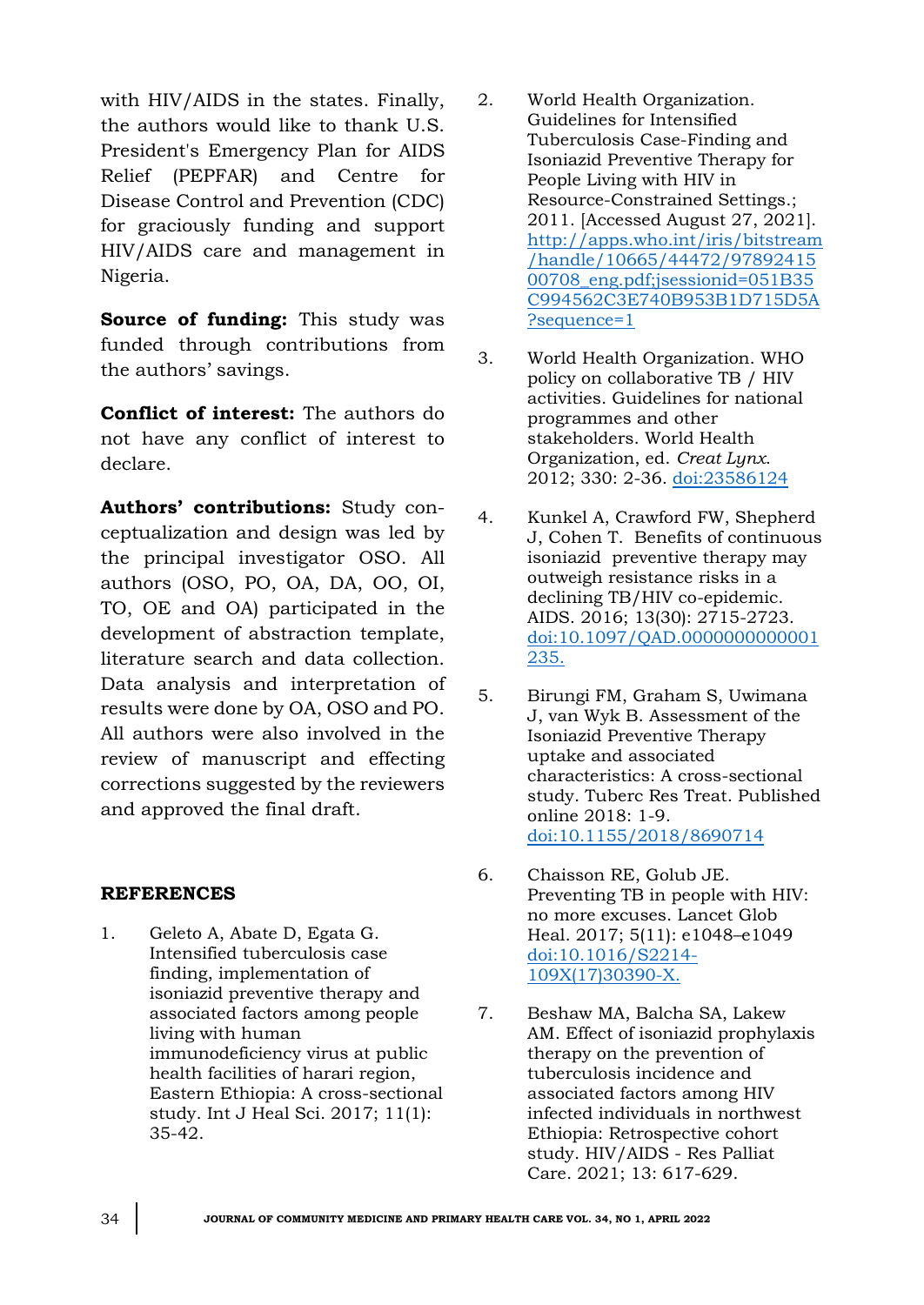#### <doi:10.2147/HIV.S301355>

- 8. Ayieko J, Abuogi L, Simchowitz B, Bukusi EA, Smith AH, Reingold A. Efficacy of isoniazid prophylactic therapy in prevention of tuberculosis in children: A metaanalysis. BMC Infect Dis. 2014; 14(1): 1-10. [doi:10.1186/1471-](doi:10.1186/1471-2334-14-91) [2334-14-91](doi:10.1186/1471-2334-14-91)
- 9. Adams LV, Mahlalela N, Talbot EA, [Pasipamire](https://pubmed.ncbi.nlm.nih.gov/?term=Pasipamire+M&cauthor_id=28911356) M, [Ginindza](https://pubmed.ncbi.nlm.nih.gov/?term=Ginindza+S&cauthor_id=28911356) S , [Calnan](https://pubmed.ncbi.nlm.nih.gov/?term=Calnan+M&cauthor_id=28911356) M, et al. High completion rates of isoniazid preventive therapy among persons living with HIV in Swaziland. Int J Tuberc Lung Dis. 2017; 21(10):1127-1132. <doi:10.5588/ijtld.16.0946>
- 10. Frieden TR, Brudney KF, Harries AD. Global Tuberculosis: Perspectives, Prospects, and Priorities. JAMA, 2014; 312(14):1393-1394. [doi:](doi:%2010.1001/jama.2014.11450)  [10.1001/jama.2014.11450](doi:%2010.1001/jama.2014.11450)
- 11. World Health Organization. Global Tuberculosis Report. (WHO, ed.). World Health Organization; 2017. [Accessed June 14, 2021]. [https://www.who.int/tb/publicati](https://www.who.int/tb/publications/global_report/gtbr2017_main_text.pdf?u%20a=1) [ons/global\\_report/gtbr2017\\_main\\_](https://www.who.int/tb/publications/global_report/gtbr2017_main_text.pdf?u%20a=1) [text.pdf?u a=1](https://www.who.int/tb/publications/global_report/gtbr2017_main_text.pdf?u%20a=1)
- 12. Robert M, Todd J, Ngowi BJ, [Sia](https://pubmed.ncbi.nlm.nih.gov/?term=Msuya+SE&cauthor_id=32276618)  [EM,](https://pubmed.ncbi.nlm.nih.gov/?term=Msuya+SE&cauthor_id=32276618) [Angella R,](https://pubmed.ncbi.nlm.nih.gov/?term=Ramadhani+A&cauthor_id=32276618) [Veryhel S](https://pubmed.ncbi.nlm.nih.gov/?term=Sambu+V&cauthor_id=32276618) et al. Determinants of isoniazid preventive therapy completion among people living with HIV attending care and treatment clinics from 2013 to 2017 in Dar es Salaam Region, Tanzania. A cross-sectional analytical study. BMC Infect Dis. 2020; 20(1). <doi:10.1186/s12879-020-04997-6>
- 13. Mesfin YM, Hailemariam D, Biadglign S, Kibret KT. Association between HIV/AIDS and multi-drug resistance tuberculosis: A systematic review and metaanalysis. PLoS One. 2014; 9(1). <doi:10.1371/journal.pone.0082235>

14. The TEMPRANO ANRS 12136 Study Group. A Trial of early antiretrovirals and Isoniazid Preventive Therapy in Africa. N Engl J Med. 2015; 373(9): 808- 822. <doi:10.1056/NEJMoa1507198>

15. Tram KH, Mwangwa F, Atukunda M, [Owaraganise](https://www.ncbi.nlm.nih.gov/pubmed/?term=OWARAGANISE%20A%5BAuthor%5D&cauthor=true&cauthor_uid=28885271) A, [Ayieko](https://www.ncbi.nlm.nih.gov/pubmed/?term=AYIEKO%20J%5BAuthor%5D&cauthor=true&cauthor_uid=28885271) J, [Plenty](https://www.ncbi.nlm.nih.gov/pubmed/?term=PLENTY%20A%5BAuthor%5D&cauthor=true&cauthor_uid=28885271) A, et al. Isoniazid Preventive Therapy completion in the era of differentiated HIV care. J Acquir Immune Defic Syndr. 2017; 76(5): e115-e117. [doi:10.1097/QAI.00000000000015](doi:10.1097/QAI.0000000000001540) [40](doi:10.1097/QAI.0000000000001540)

- 16. Ayele HT, Van Mourik MSM, Bonten MJM. Predictors of adherence to isoniazid preventive therapy in people living with HIV in Ethiopia. Int J Tuberc Lung Dis. 2016; 20(10): 1342-1347. <doi:10.5588/ijtld.15.0805>
- 17. Karanja M, Kingwara L, Owiti P, Kirui E, Ngari F, Kiplimo R, et al. Outcomes of isoniazid preventive therapy among people living with HIV in Kenya: A retrospective study of routine health care data. PLoS One. 2020; 15(12): 1-14. [http://dx.doi.org/10.1371/journal](http://dx.doi.org/10.1371/journal.pone.0234588) [.pone.0234588](http://dx.doi.org/10.1371/journal.pone.0234588)
- 18. Ogunsola OO, Ajayi O, Ojo O, Adeyeye O, Akinro Y, Oke O, et al. Improving coverage and completion rate of isoniazid preventive therapy among eligible HIV patients using quality improvement approaches: A case study of State Hospital, Ijebu Ode, Ogun State, Nigeria. Pan Afr Med J. 2019; 34: 1-9. [doi:10.11604/pamj.11/12/2019.3](doi:10.11604/pamj.11/12/2019.34.193.19360) [4.193.19360](doi:10.11604/pamj.11/12/2019.34.193.19360)
- 19. Olajide OS, Ogunsola OO, Ladi-Akinyemi BO, Elusoji FA, Akande P. Implemenation of Isoniazid Preventive Therapy (IPT) for people living with HIV/AIDS (PLHIV) in Oyo State, Nigeria: Current status and challenges. African J Med Heal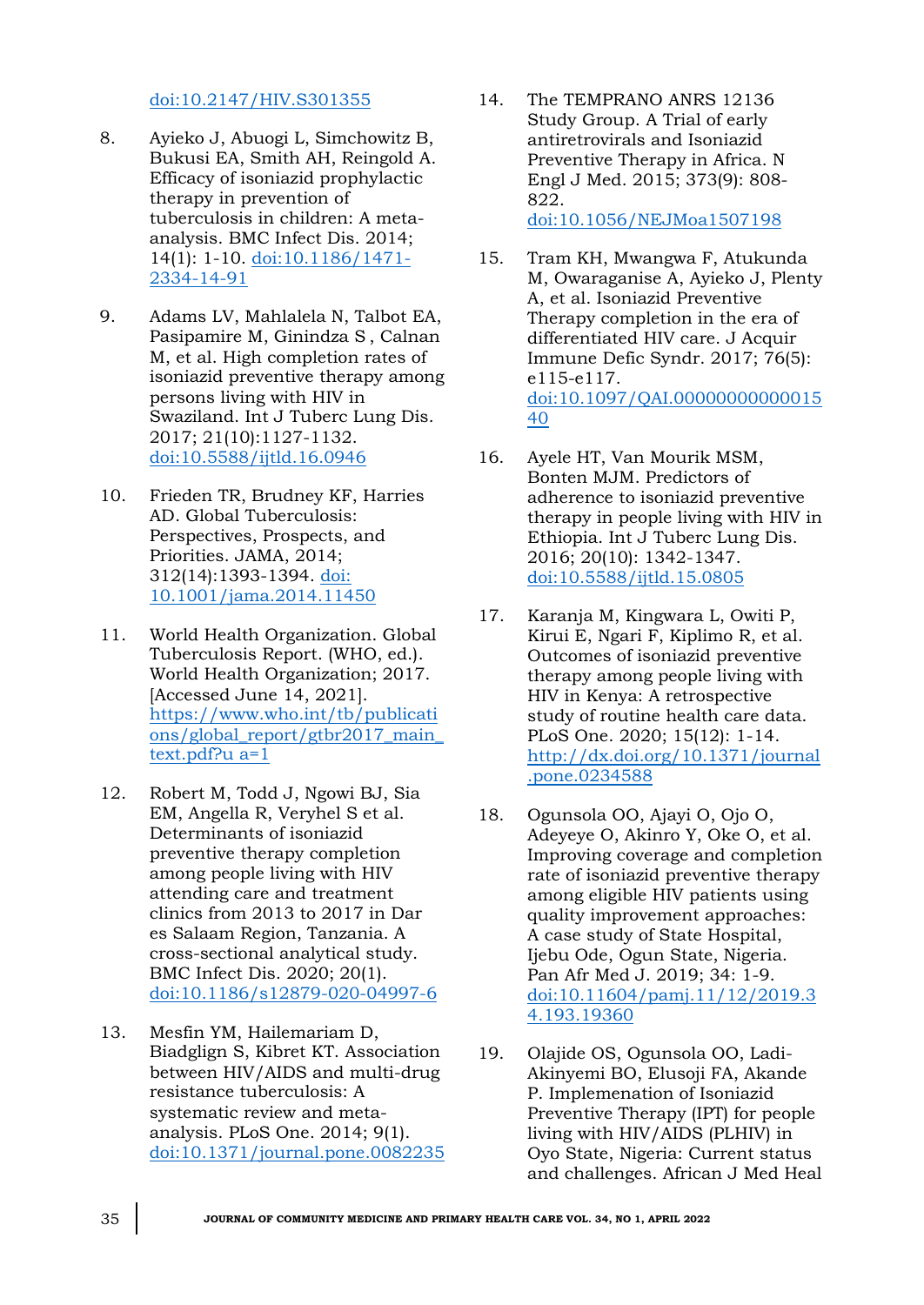Sci. 2018; 47(1): 59-64. doi:ISSN [1116-4077](doi:ISSN%201116-4077)

- 20. Adepoju A, Ogbudebe C, Adejumo O, Okolie J, Inegbeboh J. Implementation of isoniazid preventive therapy among people living with HIV in northwestern Nigeria: Completion rate and predictive factors. J Glob Infect Dis. 2020; 12(2): 105-111. [doi:10.4103/jgid.jgid\\_138\\_18](doi:10.4103/jgid.jgid_138_18)
- 21. National Bureau of Statistic, Nigeria. Demographic Statistics Bulletine 2017. [Accessed October 5, 2021]. [https://nigerianstat.gov.ng/downl](https://nigerianstat.gov.ng/download/775) [oad/775](https://nigerianstat.gov.ng/download/775)
- 22. Federal Ministry of Health N (FMoH). Nigeria HIV/AIDS Indicator and Impact Survey (NAIIS 2018)*.*; 2018. [Accessed September 14, 2021]. [http://ciheb.org/media/SOM/Mic](http://ciheb.org/media/SOM/Microsites/CIHEB/documents/NAIIS-Report-2018.pdf) [rosites/CIHEB/documents/NAIIS-](http://ciheb.org/media/SOM/Microsites/CIHEB/documents/NAIIS-Report-2018.pdf)[Report-2018.pdf](http://ciheb.org/media/SOM/Microsites/CIHEB/documents/NAIIS-Report-2018.pdf)
- 23. World Health Organization. WHO policy on collaborative TB / HIV activities Guidelines for national programmes and other stakeholders. Creat Lynx. 2012; 330: 2-36.<doi:23586124>
- 24. Federal Ministry of Health N. National Guidelines for HIV Prevention Treatment and Care. Federal Ministry of Health Nigeria. 2016th ed. (National AIDS and STI'S Control Program, Federal Ministry of Health N, ed.). Federal Ministry of Health, Abuja Nigeria.
- 25. Hunter OF, Kyesi F, Ahluwalia AK, Daffé ZN, Munseri P, von Reyn CF, et al. Successful implementation of isoniazid preventive therapy at a pediatric HIV clinic in Tanzania. BMC Infectious Diseases, 2020; 20(1): 1-7. [doi:10.1186/s12879-](doi:10.1186/s12879-020-05471-z).) [020-05471-z\).](doi:10.1186/s12879-020-05471-z).)

26. Dowdy DW, Golub JE, Saraceni V, [Moulton](https://pubmed.ncbi.nlm.nih.gov/?term=Moulton+LH&cauthor_id=24853308) LH, [Cavalcante](https://pubmed.ncbi.nlm.nih.gov/?term=Cavalcante+SC&cauthor_id=24853308) SC, [Cohn](https://pubmed.ncbi.nlm.nih.gov/?term=Cohn+S&cauthor_id=24853308) S, et al. Impact of Isoniazid preventive therapy for HIV-infected adults in Rio de Janeiro, Brazil: An epidemiological model. J Acquir Immune Defic Syndr. 2014; 66(5): 552-558.

[doi:10.1097/QAI.00000000000002](doi:10.1097/QAI.0000000000000219) [19](doi:10.1097/QAI.0000000000000219)

- 27. Abdulalim E, Garuma S, Dibaba B, Chaka TE. Isoniazid Preventive Therapy: Level of adherence and its determinant factors among HIV positive patients in Adama Hospital Medical College, Oromia, Ethiopia, 2016. J Anc Dis Prev Remedies. 2017; 05(01): <doi:10.4172/2329-8731.1000154>
- 28. Thindwa D, Macpherson P, Choko AT, [Khundi](https://www.ncbi.nlm.nih.gov/pubmed/?term=Khundi%20M%5BAuthor%5D&cauthor=true&cauthor_uid=29471904) M, [Sambakunsi](https://www.ncbi.nlm.nih.gov/pubmed/?term=Sambakunsi%20R%5BAuthor%5D&cauthor=true&cauthor_uid=29471904) R, [Ngwira](https://www.ncbi.nlm.nih.gov/pubmed/?term=Ngwira%20LG%5BAuthor%5D&cauthor=true&cauthor_uid=29471904) LG et al. Completion of isoniazid preventive therapy among human immunodeficiency virus positive adults in urban Malawi. Int J Tuberc Lung Dis. 2018; 22(3): 273-279. <doi:10.5588/ijtld.17.0370>
- 29. Van Halsema CL, Fielding KL, Chihota VN, Russella EC, Lewisa JC, Churchyardb GJ, et al. Tuberculosis outcomes and drug susceptibility in individuals exposed to isoniazid preventive therapy in a high HIV prevalence setting. AIDS. 2010; 24(7): 1051- 1055. [doi:10.1097/QAD.0b013e3283384](doi:10.1097/QAD.0b013e32833849pdf) [9pdf](doi:10.1097/QAD.0b013e32833849pdf)
- 30. Mindachew M, Deribew A, Tessema F, Biadgilign S. Predictors of adherence to isoniazid preventive therapy among HIV positive adults in Addis Ababa, Ethiopia. BMC Public Health. 2011; 11. <doi:10.1186/1471-2458-11-916>
- 31. Gust DA, Mosimaneotsile B, Mathebula U, Chingapane B, Gaul Z, Pals SL et al. Risk factors for non-adherence and loss to follow-